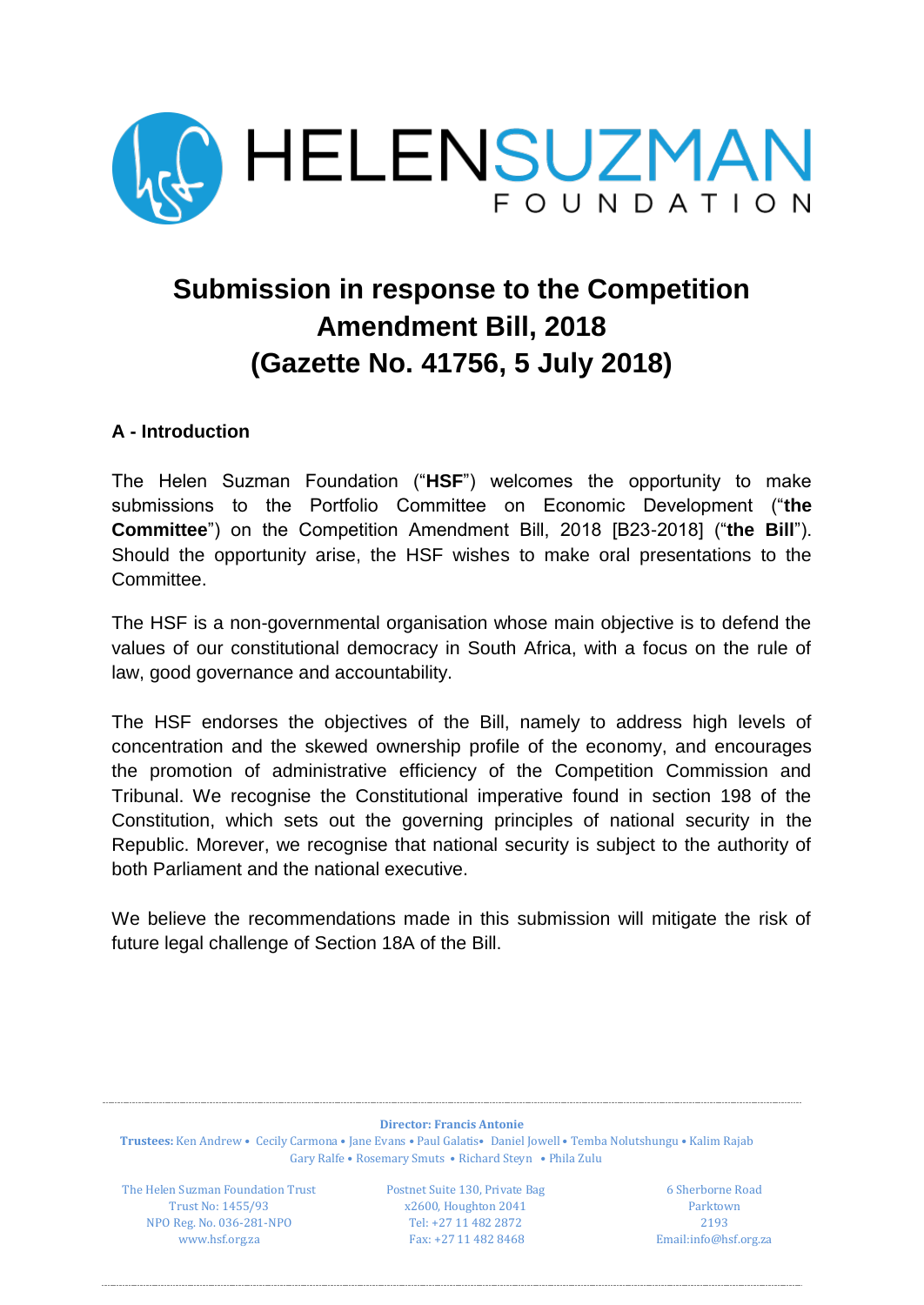# **B – Scope of the Submission**

This submission is confined to comments relating to the newly inserted section 18A of the Bill. With experience in interdisciplinary research and policy work, the HSF is well placed to engage with an amendment of this nature as it relates to complex matters beyond the boundaries of economics and competition law.

The following concerns will be addressed in this submission:

- 1. The absence of certain definitions.
- 2. The appropriateness of locating section 18A in the Competition Act.
- 3. A lack of clarity with regards to the appeal and review processes.
- 4. The pre-decision engagement process.
- 5. List of factors in S18(4).
- 6. The President may delegate determination in S18(12).
- 7. The appropriate balance between interests of national security and protection of an open investment policy.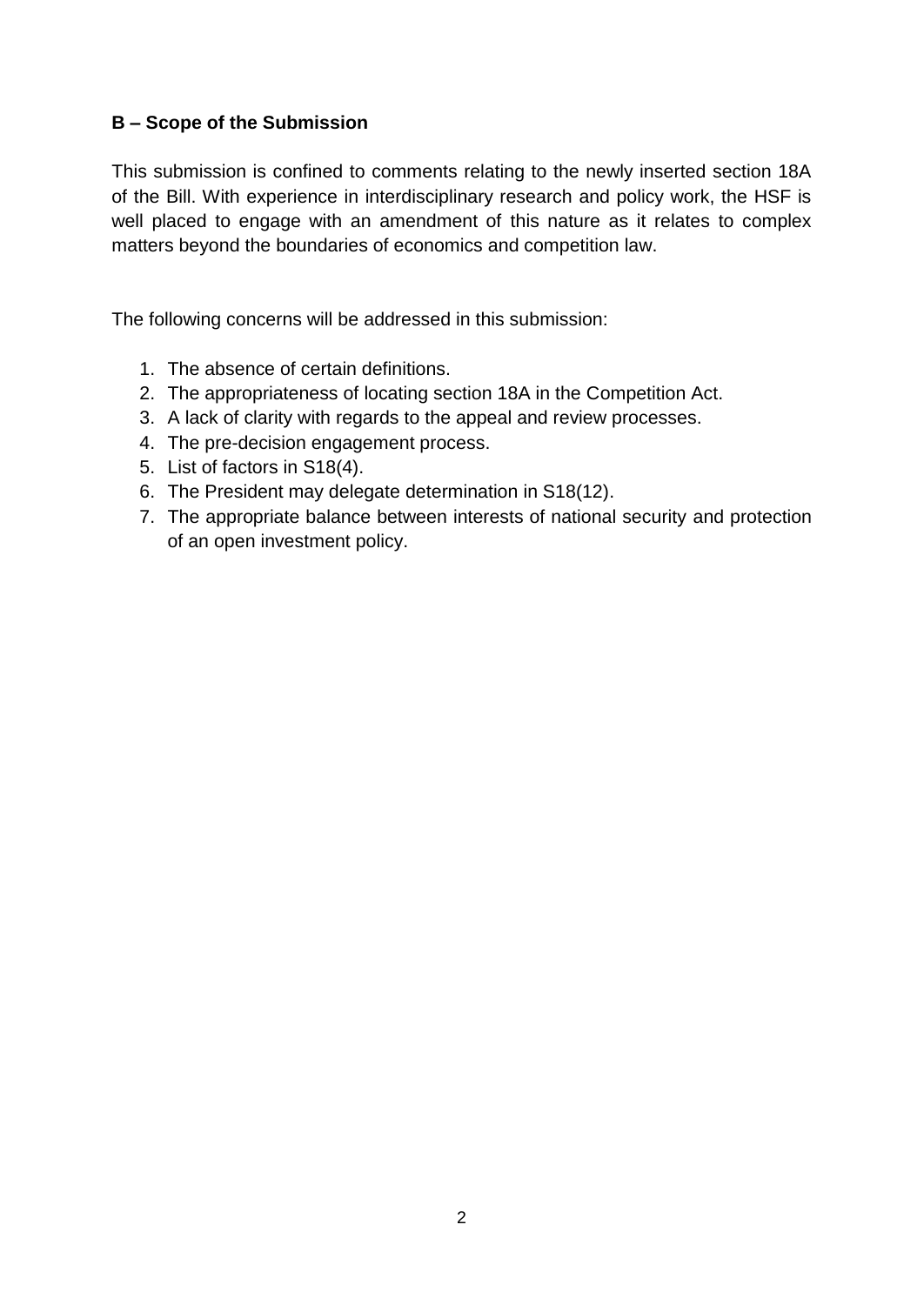# **C - The Structure to be established by S18A**

The HSF understands the process of intervening in a merger by a foreign acquiring firm to take place in the following way:



This basic illustration provides a framework for identifying where section 18A lacks clarity and the consequential uncertainty.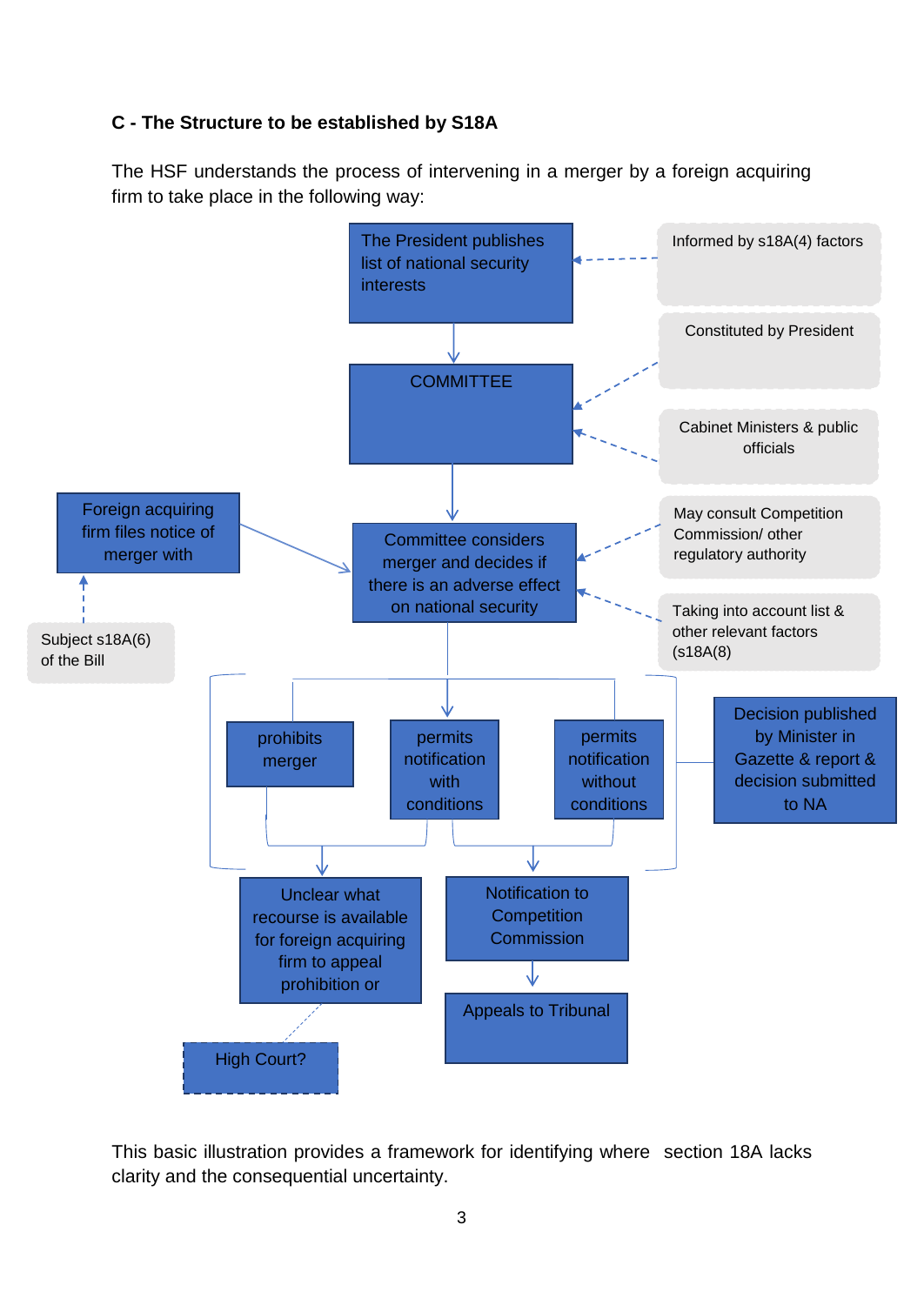# **D – Our Suggestions**

#### **1. Definitional issues**

**a. 'a Committee'** is not defined in the Act or the Bill. We suggest that the definition reads as follows:

 "means the standing committee as constituted by the President of the Republic, tasked with determining the national security threat or interest occasioned by a merger involving a foreign acquiring firm";

**b. 'Foreign acquiring firm'** includes the definition of a firm "whose place of effective management is outside the Republic". There is no provided definition of "effective management" leaving the term undesirably vague. This creates the possibility for an inconsistent application of which firms may be considered as "foreign acquiring".

We propose that the deficiency be remedied as follows:

That "effective management" be clearly defined within the definitions to make the intention of the drafters clear about whom the provision applies to.

#### **2. Appropriateness of locating S18A in the Competition Act**

South Africa does not have an integrated national security policy. We caution the Committee against pursuing a national security strategy in the arena of competition law, in the absence of a coherent national security policy.

Other jurisdictions have taken care to either draft similar provisions into specific defense legislation or create dedicated Acts which set out the review and decision making process. We consider three comparative examples: the United States, Australia and Canada

*The United States*: The United States model can be found in Section 721 of the Defense Production Act of 1950, also known as the "Exon-Florio Amendment". This section entitled "Authority to review certain mergers, acquisitions, and takeovers" effectively delegates the investigation of transactions to the Committee on Foreign Investment in the United States (CFIUS) while the President retains the authority to block or approve transactions.

The CFIUS enlists senior officials within their respective departments. These include the Secretary of Treasury, the Secretary of Homeland Security, the Secretary of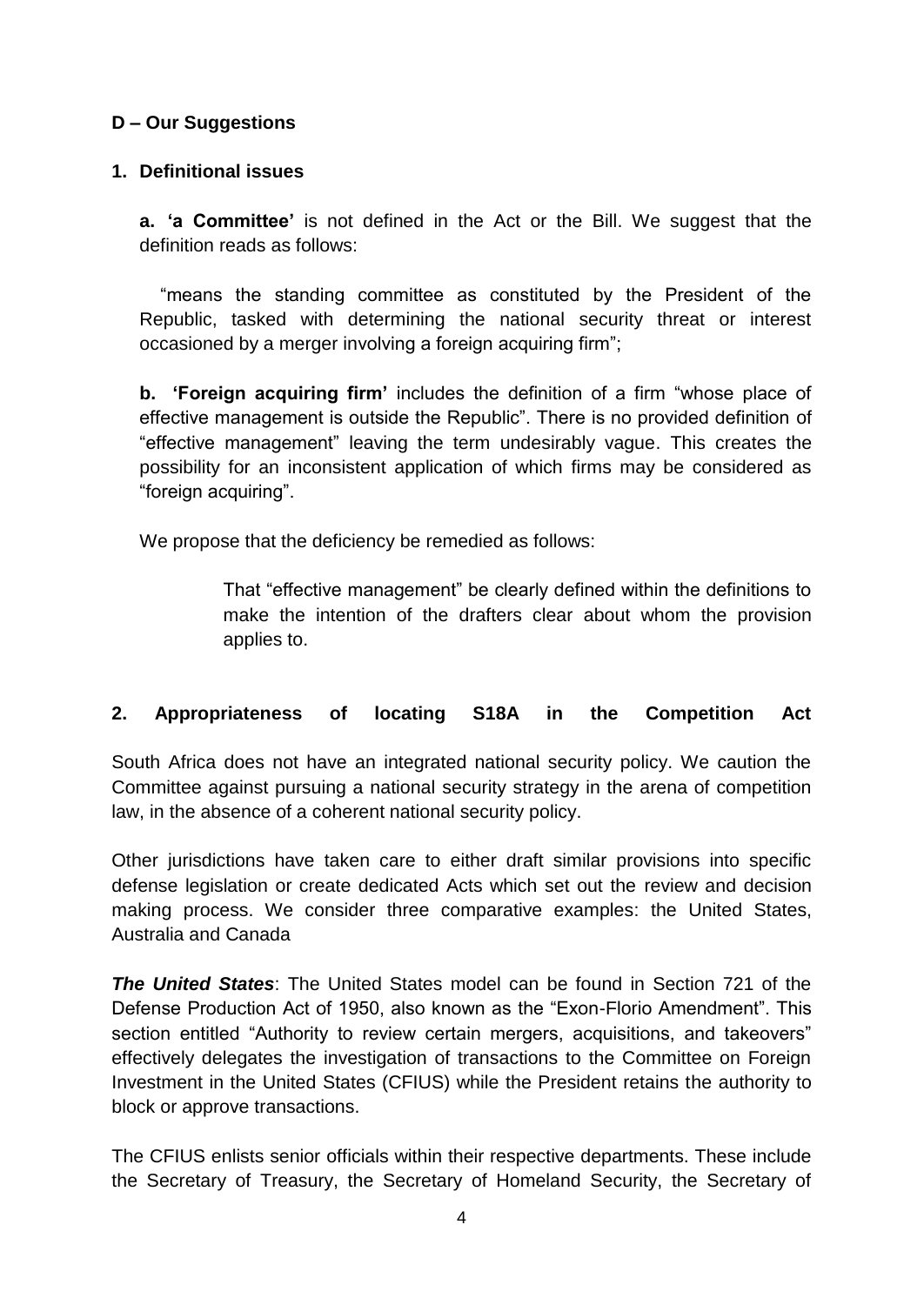Commerce, the Secretary of Defense, the Secretary of State, the Attorney General of the United States, the Secretary of Energy, the Secretary of Labor (non-voting, ex officio), and the Director of National Intelligence (non-voting, ex officio).

The President of the United States may also determine if it is appropriate to include the heads of any other executive department, agency or office generally or on a case-by-case basis.

The Exon-Florio Amendment defines "control" as having the meaning "given to such term in regulations which the Committee shall prescribe." and "covered transaction" as "any merger, acquisition, or takeover that is proposed or pending after August 23, 1988, by or with any foreign person which could result in foreign control of any person in interstate commerce in the United States."<sup>1</sup>

*Australia*: In Australia, the decision to approve or deny a foreign investment application rests with the Treasurer of Australia - who consults with the Foreign Investment Review Board (FIRB). The legislative framework for foreign investment policy is a complex set of statute, regulations and policy geared at strengthening oversight and review mechanisms.

The Foreign Acquisitions and Takeovers Act 1975 defines "foreign entity" as an "entity that is not an Australian entity."

*Canada*: Canada enacted the Investment Canada Act which is administered by the Investment Review Division (IRD) a government department situate in the Ministry of Innovation, Science and Economic Development Canada (ISED). The IRD works together with the Minister of ISED, the Minister of Public Safety and Emergency Preparedness whereafter the proposed investment is refered to Cabinet (the Prime Minister and appointed Ministers) who may order a formal review to test for adverse national security risks. This Cabinet-ordered review process is an investigative process which involves Public Safety Canada - the security and intelligence agency of Canada. Other investigative bodies as set out in the National Security Review of Investments Regulations are also involved.

The Investment Canada Act defines "non-Canadian" as meaning "an individual, a government or an agency thereof or an entity that is not a Canadian; (non-Canadien)."

Section 18A (2) of the Bill allows the President of the Republic of South Africa to appoint Cabinet members as well as "other public officials" to the Committee. Given

<sup>-</sup><sup>1</sup> Reform of CFIUS is currently being debated in the United States through the proposal of the 'The Foreign Investment Risk Review Modernization Act' which seeks to expand the definition of "covered transaction" beyond those that could result in control of a U.S. business by a foreign person. The HSF believes legislative reform of this nature is too far-reaching and overall will weaken competitiveness.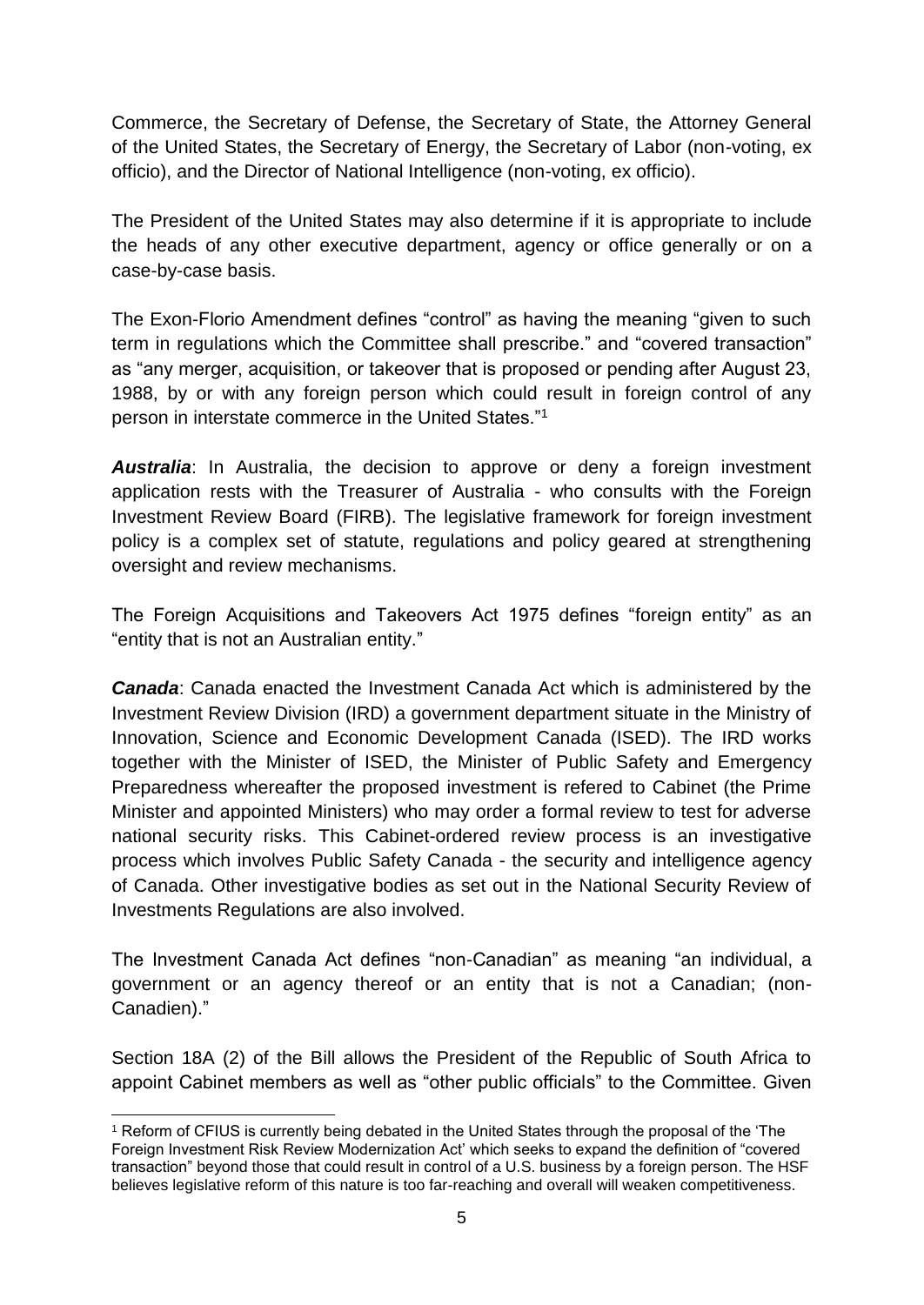the high-level determination sought to be made, the composition of the Committee should be stipulated to cater for officials in senior positions with the requisite expertise and experience, and from relevant departments or portfolios.

We specifically suggest that high-ranking senior officials from Economic Development, Trade and Industry, State Security, National Intelligence, Treasury and Policing be identified as necessary members of the Committee.

# **3. Appeal and review mechanisms**

Section 18A makes no provision for an aggrieved party to challenge a decision taken by the Committee established in terms of this section.

If the situation arises where the Committee decides to prohibit a merger in terms of section 18A and a foreign acquiring firm is unhappy with this outcome, what recourse is there? Without specification in the Bill, the foreign acquiring firm would have to approach the High Court of South Africa. The fact that the decision relates to national security interests presumably precludes the Competition Commission, Tribunal or Competition Appeal Court from adjudicating on the matter, on the grounds that they lack the relevant expertise.

### **External review/appeal mechanisms**

The roles of the Competition Commission, Tribunal and Appeal Court must be made clear in the Bill as regards the review and appeals processes of decisions taken by the Committee. If they are precluded from adjudicating over a decision of the Committee or taking a decision on review, this must be specified and the appropriate forum, such as the courts, must be stipulated.

#### **Internal review/appeal mechanisms**

Review can occur internally, at the Committee stage. The HSF recommends the inclusion of an internal review mechanism whereby parties can challenge a decision of the Committee before seeking relief from a court. A good model of this can be found in section  $41(4)(b)(iv)$  of the Promotion of Access to Information Act<sup>2</sup> (PAIA) whereby a requester of information may lodge an internal appeal or application with a court against the refusal of an application.

-

<sup>2</sup> Act 2 of 2000.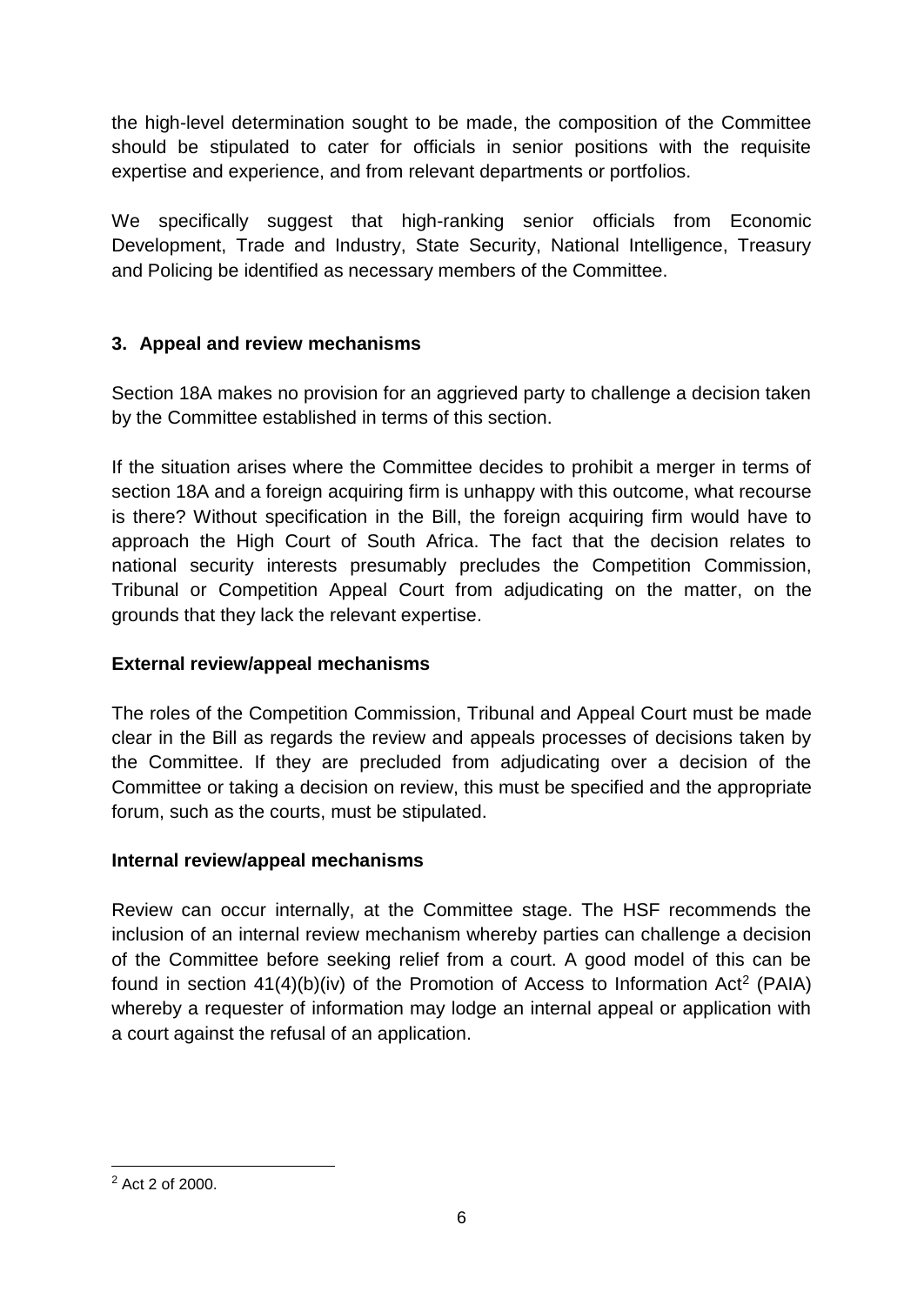# **4. Pre-decision Engagement**

The Bill does not make provision for parties to engage with the Committee prior to it taking a decision - either to mitigate or negotiate merger conditions that may lessen the risk of rejection on the grounds of national security concerns.

Models for effective pre-decision engagement or condition setting can be drawn from the USA, Canadian and Australian models.

- The United States includes provision in the Exon-Florio Amendment in Section 721 (l) for "Mitigation, Tracking, and Post Consummation Monitoring and Enforcement", for the CFIUS to "negotiate, enter into or impose, and enforce any agreement or condition with any party to the covered transaction in order to mitigate any threat to the national security of the United States that arises as a result of the covered transaction."
- In Canada, review of this nature may take place before or after the transaction. The Canadian government may impose terms or conditions or ask for undertakings to mitigate risks to national security interests, in a similar manner to the United States model.
- Australia invites foreign investors to engage with its Foreign Investment Review Board (FIRB) in order to explore options of structuring a transaction so that it has a higher chance of being approved.

The HSF strongly urges the inclusion of a provision in the Bill that allows the Committee to afford merging parties an opportunity to commit to conditions or take certain actions so as to satisfy the Committee that the merger will not adversely affect South Africa's national security interests.

#### **5. List of factors in section 18A (4)**

In determining what constitutes national security interests the President must consider all relevant factors. Section 18A(4) elaborates on one of these factors being the potential impact of a merger transaction on, *inter alia,* the Republic's defence capabilities and interests; the economic and social stability and the Republic's international interests, including foreign relationships. The list of factors should serve as a guiding criterion which assist the President in drafting regulations defining national security interests, which are specific, clear and focussed. Instead, subsection 4 contains very broad and vague factors which drastically widen the scope of what constitutes a national security interest and is therefore open to potential abuse.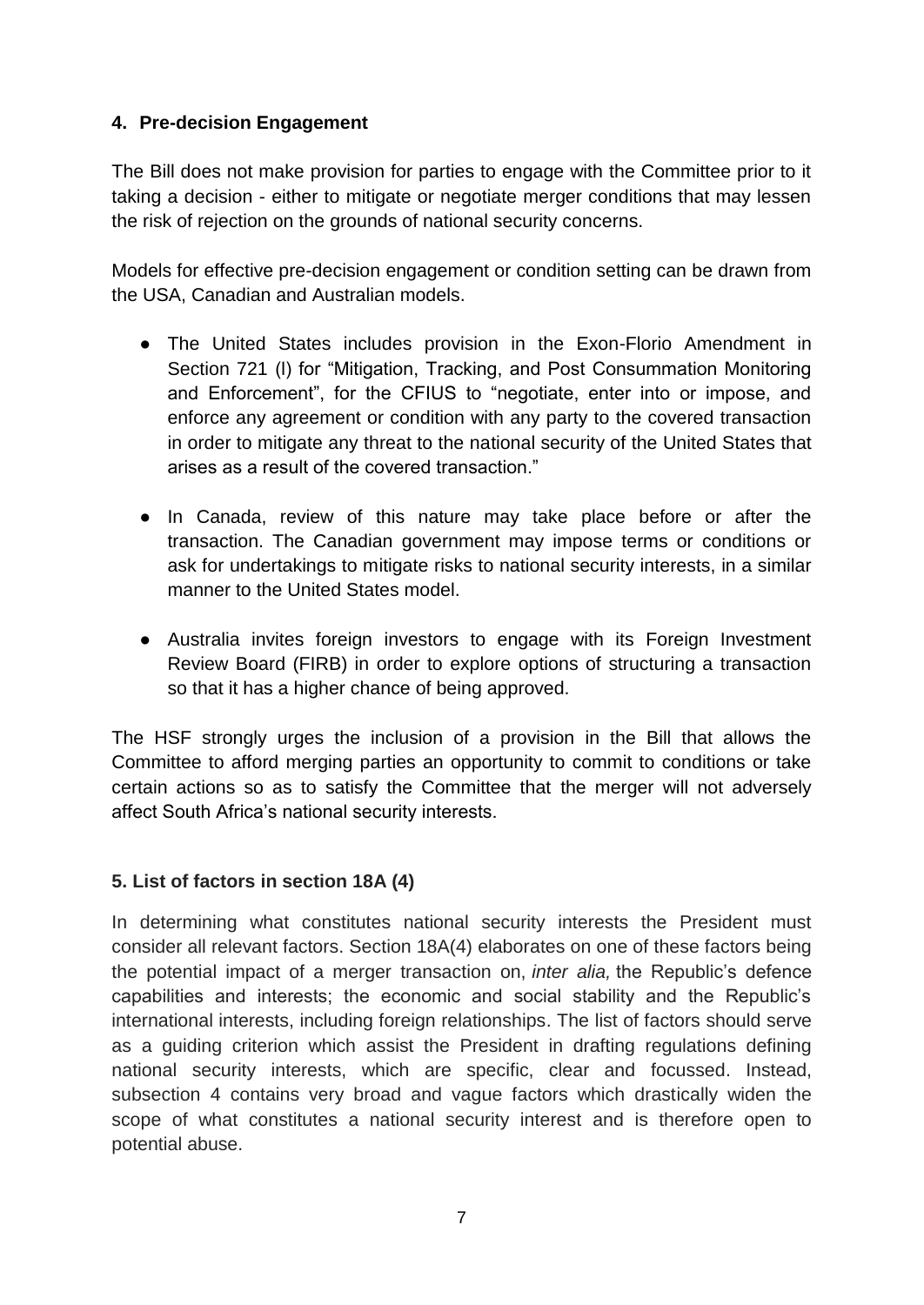The HSF recommends amending this subsection to include narrower, more detailed factors relating to national security interests. An example of more limited factors for consideration appear in section 41(2) of PAIA.<sup>3</sup>

# **6. Section 18A (12): President may delegate determination**

We are very concerned about the inclusion of section 18A (12). Given that the Bill goes to great lengths to mandate the President, the highest officer of the country, to publish what South Africa's national security interests are, it does not make sense that such a duty should then be allowed to be delegated. Such a provision creates uncertainty as to how South Africa's national security interests are determined. This will not bode well for investor confidence. Additionally, this hampers South Africa's ability to create a uniform and coherent national security policy.

# **7. Balancing the interests of national security against the protection of an open investment policy**

*"Significant growth of the economy requires accelerated inbound and outbound trade (in particular higher-value products) as well as attracting significant volumes of foreign direct investment." -* South African Defence Review, 2015

The Bill should identify national security as an interest of the state, while it should also making explicit South Africa's receptiveness to foreign investment. We propose the following:

The inclusion of the italicised text in the preamble of the following:

",including making provision for National Executive intervention in respect of mergers that affect the national security interests of the Republic *whilst also promoting an open investment policy*."

We further recommend the following clause be inserted after section 18A (9):

"The Committee in considering a merger in terms of section 18A must take into account economic factors which may adversely affect an open investment policy if the merger is not approved."

<sup>-</sup><sup>3</sup> These are factors which an information officer may rely on when refusing to disclose certain information on the grounds of defence, security and international relations of the Republic.